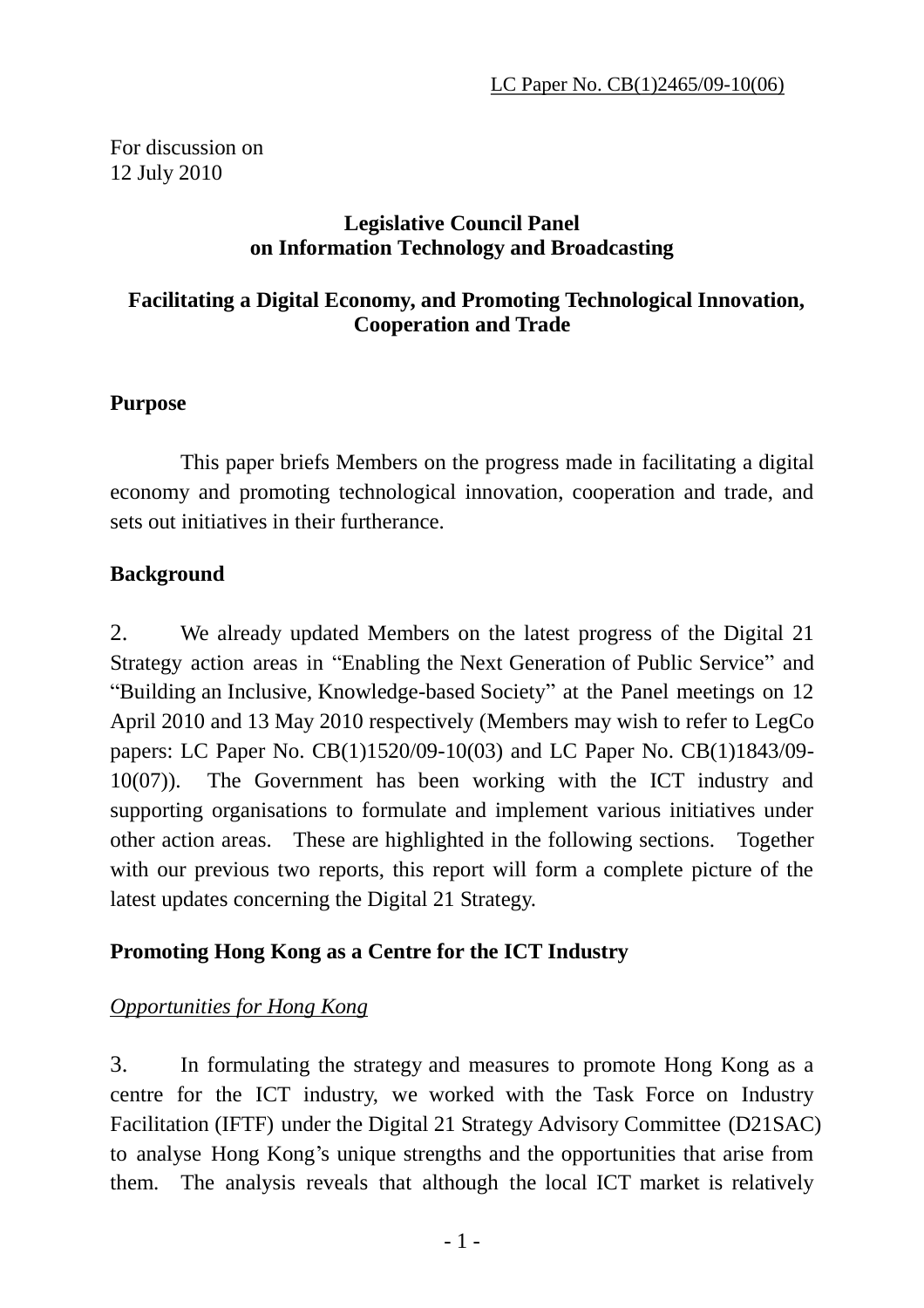small in size, there are significant opportunities in regional and global markets. In particular the fast development of the Mainland of China has led to rapid growth both in demand for ICT products and services, and in capabilities which could be used to serve global customers. Being an international trading hub with good financial facilities and having an ICT industry with good understanding of international market and business practice, Hong Kong is well positioned to facilitate the internationalisation of the Mainland software sector. Hong Kong's know-how and technology can add value to Mainland ICT sectors and assist them to be marketed internationally. Equally, Hong Kong can add value to technology developed in third markets, so that it can be effectively deployed on the Mainland of China and regionally.

### *Facilitation Measures*

4. Based on the above anlaysis, we in collaboration with the IFTF have identified measures that the Government can take to facilitate the development of the identified opportunities. These are -

- (a) Strengthening cooperation frameworks to facilitate Hong Kong's development into an ICT hub for Mainland and overseas economies
- (b) Facilitating collaborative ICT research and development (R&D) with other economies
- (c) Fostering partnership to promote local ICT industry and attract inward investment
- (d) ICT manpower development
- (e) Data centre development

### *Strengthening Cooperation Frameworks*

5. We have established inter-governmental cooperation frameworks with the various levels of Mainland governments to strengthen Hong Kong' edge as a conduit for the Mainland market. The "Mainland and Hong Kong Closer Economic Partnership Arrangement" provides for ICT-related liberalisation measures which, among other things, facilitate Hong Kong companies setting up enterprises on the Mainland to provide software implementation and data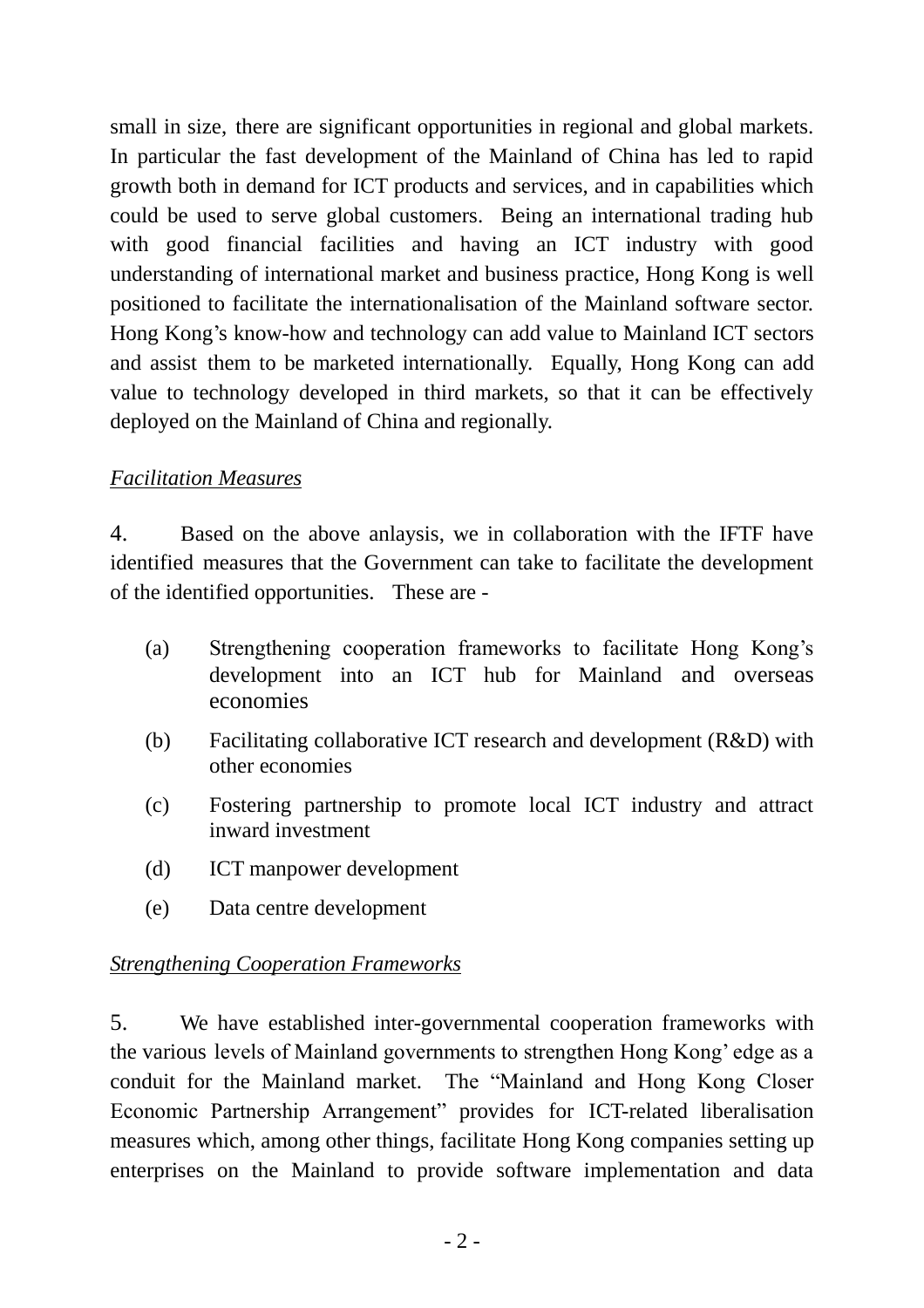processing services. The "Framework Agreement on Hong Kong / Guangdong Co-operation" advocates the support for enterprises in the two places to jointly build e-business systems and service platforms for business collaboration. In particular, "The Application Procedure for Pilot Project on Mutual Recognition of Electronic Signature Certificates Issued by Hong Kong and Guangdong" was announced in April this year. The recognised certification authorities in the two places can jointly submit applications for such projects. These measures enhance the cross boundary e-business environment and, more importantly, enhance Hong Kong's position in attracting overseas companies to establish businesses in Hong Kong, by which they may tap into the Mainland market.

6. The Government supports the local ICT industry to expand into the Mainland market. For example, the Office of the Government Chief Information Officer (OGCIO) has sponsored the provision of a one-stop service to facilitate local small and medium-sized enterprises' (SMEs) launching their mobile and wireless applications on the Mainland, providing services such as content localization, marketing and promotion, front line customer support and production hosting. The project will commence operation in July this year. Moreover, the Government also sponsored local software enterprises, including the winners of the Hong Kong ICT Awards and and China Outstanding Software Product Award 2009 (Hong Kong Section) to showcase their products and services at the Hong Kong Pavilion of the International Soft China 2010. We are also considering appropriate forms of support in collaboration with the different levels of Mainland governments.

7. The Government will also strengthen collaboration with economies with innovative ICT sectors, whose enterprises may benefit from establishing a presence in Hong Kong or partnerships with Hong Kong companies in order to address regional markets. We already have a number of high-level cooperation agreements with such economies<sup>1</sup> and will formulate actionable work plans to promote collaboration between Hong Kong and foreign enterprises in the field of ICT, covering joint R&D projects (also see *Facilitating Collaborative ICT R&D with Other Economies* below) as well as commercial arrangements. Relevant activities may include exchange of information that promotes awareness and interests in collaboration, joint study on marketing strategy and

 $\overline{a}$ 

<sup>&</sup>lt;sup>1</sup> These include Canada, Ireland, Israel, Germany and Italy.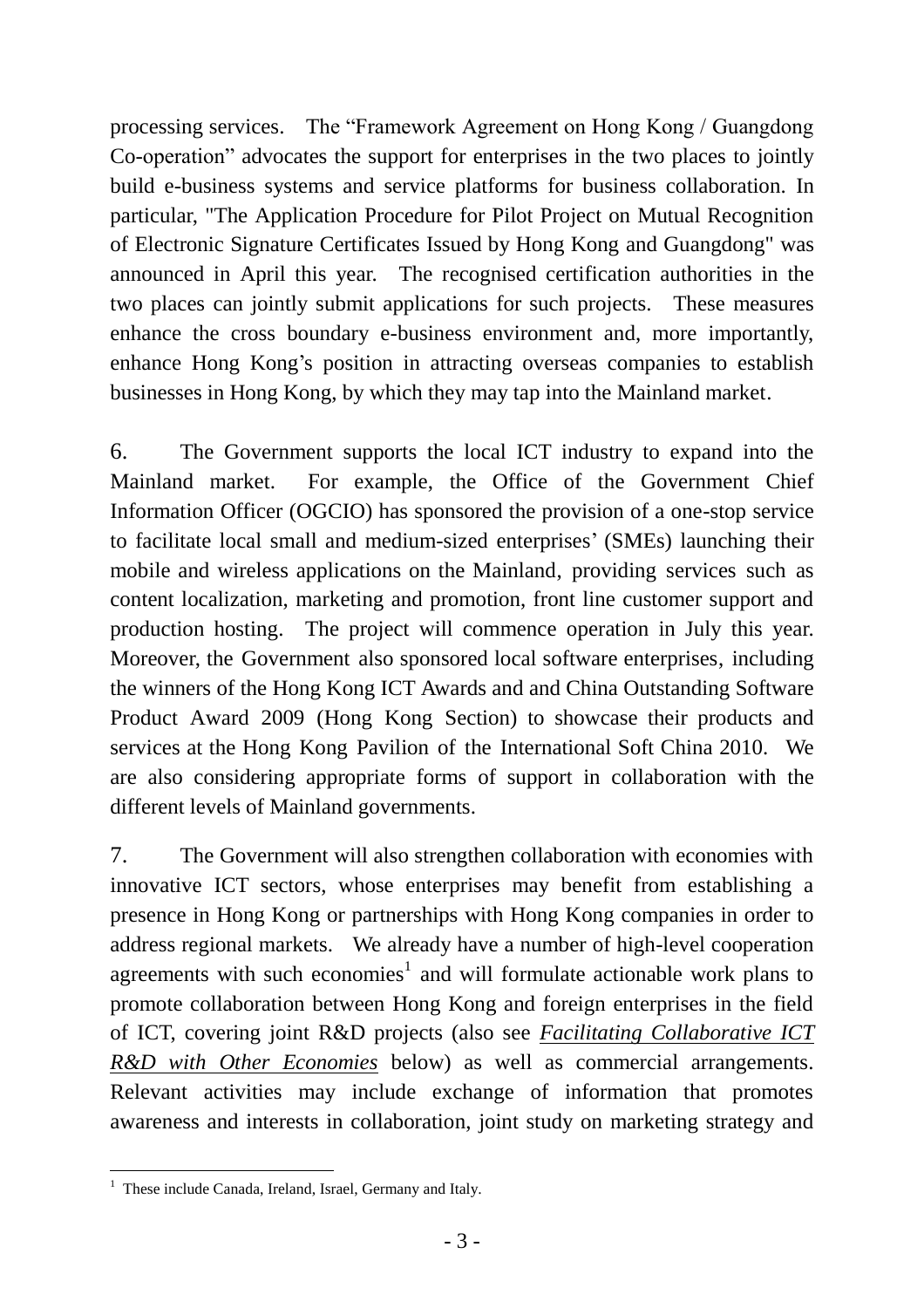collaboration models, and trade missions to explore business opportunities and facilitate business matching.

8. We will also explore collaboration with other governments at city-level which will complement the development needs of Hong Kong in areas such as wireless and mobile technologies and applications, digital content, etc.

## *Facilitating Collaborative ICT R&D with Other Economies*

9. We find that there are substantial opportunities for local enterprises to develop ICT software and hardware for the Mainland and overseas market by adapting technology originally developed outside Hong Kong. Such technology often needs to be adapted to fit the business, cultural and language environment as well as the technology standard being adopted in the new market, and that is where Hong Kong can play as the bridge.

10. We will explore our facilitation measures to promote Hong Kong ICT companies' collaboration with overseas enterprises in joint ICT R&D projects. In particular we will look at how to enable the industry to make best use of the existing funding schemes such as the Innovation and Technology Fund, and at the Government's role as a facilitator.

# *Fostering Partnership to Promote Local ICT Industry and Attract Inward Investment*

11. There is potential for overseas enterprises to use Hong Kong as a gateway to the Mainland, either adapting technology for the Mainland market, or using Hong Kong as a base for managing outsourced manufacturing or development on the Mainland. They may also locate some other functions in Hong Kong such as regional management, customer service, sales and marketing, data centres, etc. They can do this through direct investment in Hong Kong or through partnering with local enterprises.

12. The Government has been providing sponsorship and other appropriate forms of support to promote the local ICT industry and attract inward investment. For example, we supported trade missions to the United States, Canada and Israel in 2009 and Thailand in 2010 to promote the ICT services of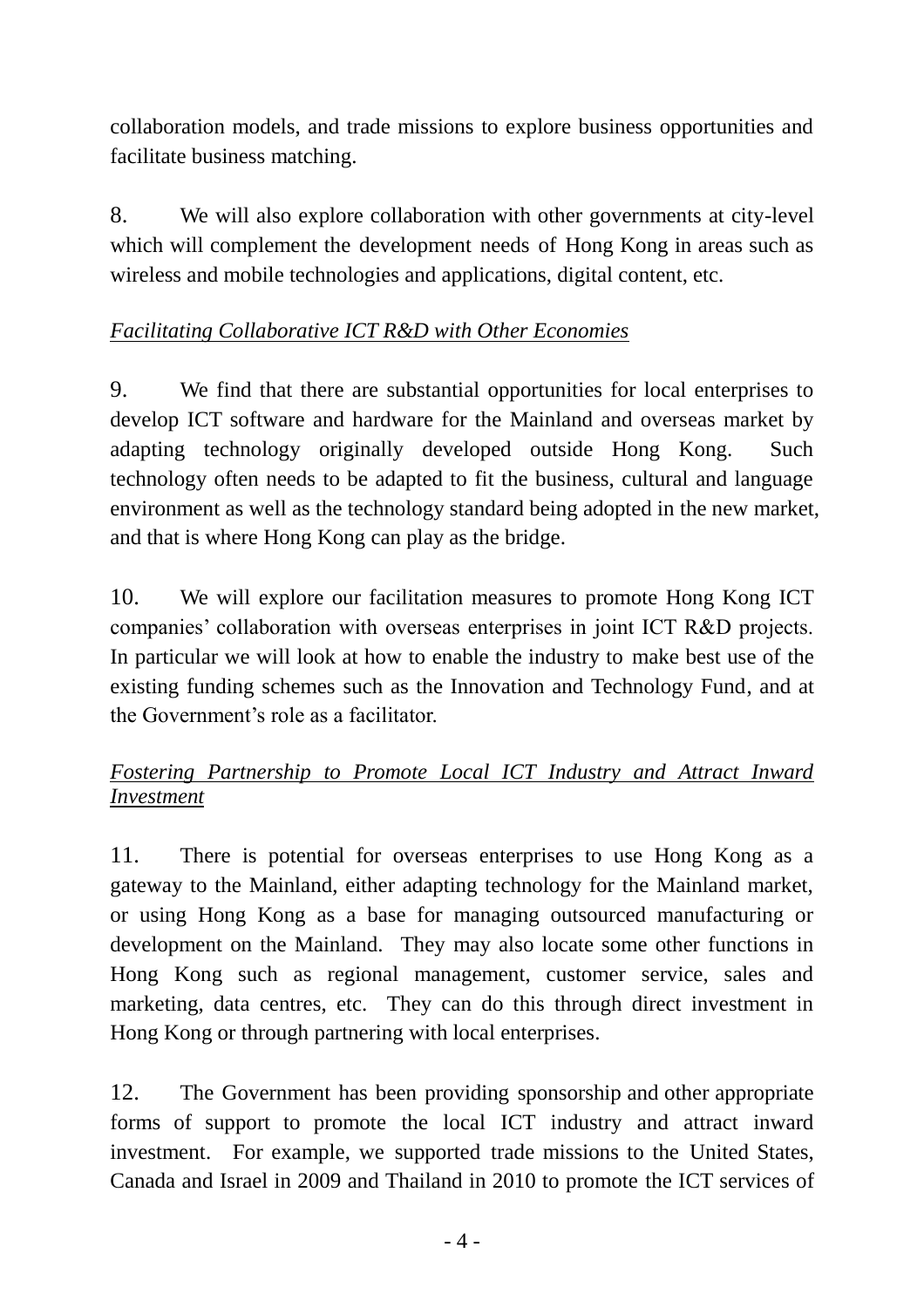Hong Kong. We also sponsored local ICT SMEs to showcase their products and services at the International ICT Expo 2010. Moreover, we also helped in recognising and promoting the excellent achievements of the local ICT industry through organising the Hong Kong ICT Awards as well as supporting its participation in regional or international awards such as the China Outstanding Software Product Awards 2009, Asia Pacific ICT Awards 2009, the World Information Technology and Services Alliance - Global ICT Excellence Award 2010, etc.

13. We will continue to promote the advantages and opportunities in Hong Kong to attract more overseas companies to set up their regional headquarters or offices here. On the other hand, we will facilitate local ICT enterprises exporting their skills and services to emerging markets such as the Southeast Asian countries.

14. We are working with other industry support bodies, including Hong Kong Trade Development Council, Invest Hong Kong and Cyberport, to create a more integrated approach to promoting Hong Kong as a hub for trade, investment and innovation in ICT.

# *ICT Manpower Development*

15. The Government will continue to play a role in creating an environment in which a well-qualified IT workforce can flourish and meet the needs of the society. The Cyberport, as part of its public mission in nurturing human capital, has implemented the IT Internship Co-ordination & Facilitation Programme and the IT Exchange Programme for years.

16. The Government has also supported major local ICT associations to form the ICT Human Resources Consortium and to establish an ICT Career Centre, where ICT professionals can look for opportunities in business, employment and training. The Centre now has around 11,000 members.

17. The Government is working with the industry and academia to enhance the portfolio of ICT professional qualifications. To support the development of ICT talent in the longer term, we are facilitating the development of the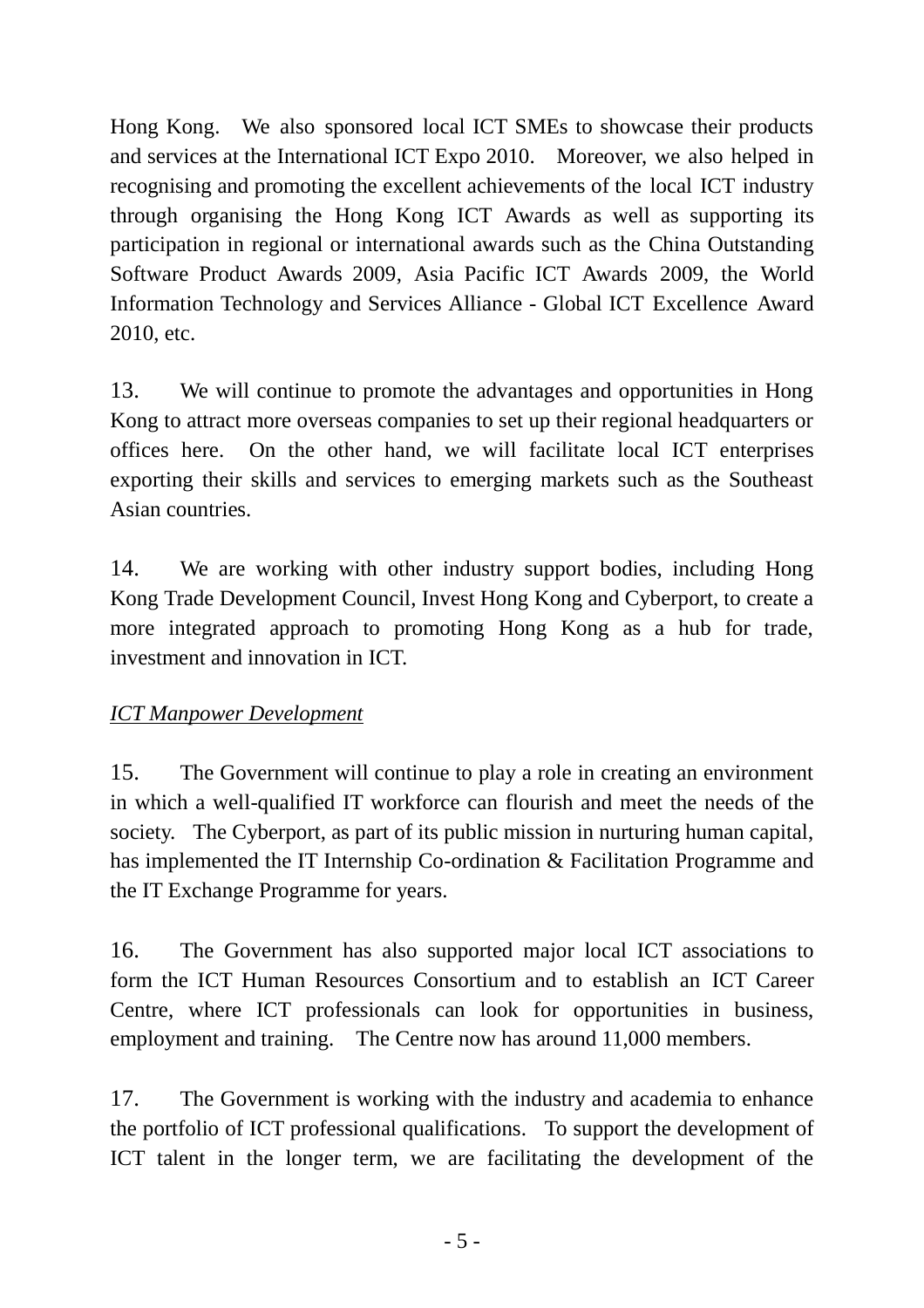Qualifications Framework for the ICT industry, and supporting the industry to develop a roadmap for the certification of professional qualifications.

18. We will continue to foster a vibrant, competitive and innovation driven ICT industry in Hong Kong, which will offer better prospect to the youngsters. We will also strive to attract large ICT enterprises on the Mainland and overseas to set up their regional headquarters and technology centres in Hong Kong and create technically challenging jobs for our ICT professionals. In addition, we will further explore the strengths and skill profiles of our ICT workforce, such as business skills, domain knowledge, knowledge management, etc., to help them advance in their careers.

## *Data Centre Development*

19. Data centre development is in line with the key areas of focus and the desired outcomes of the Digital 21 Strategy. Data centres are also part of the essential infrastructure to support the continued development of the four pillar industries and the six key industries for Hong Kong. With technological advancement, data centre services can also provide a good platform for cloud computing and attract more on-line businesses to Hong Kong.

20. Hong Kong is an excellent location for data centres because of its proximity to the Mainland, conducive business environment, stable government, transparent and independent judicial system, reliable power supply, sound telecommunication infrastructure and low risk of natural disasters. OGCIO has been working hand-in-hand with other government departments including Innovation and Technology Commission and Invest Hong Kong to promote data centre development in Hong Kong. In order to enable us to evaluate the case for further facilitation measures, the Government has commissioned a study into the wider economic benefits that data centre development including mega data centre projects will bring to Hong Kong.

21. As a result of the marketing efforts conducted to date, several large data centre investors have either established a presence in Hong Kong or are in the planning stage.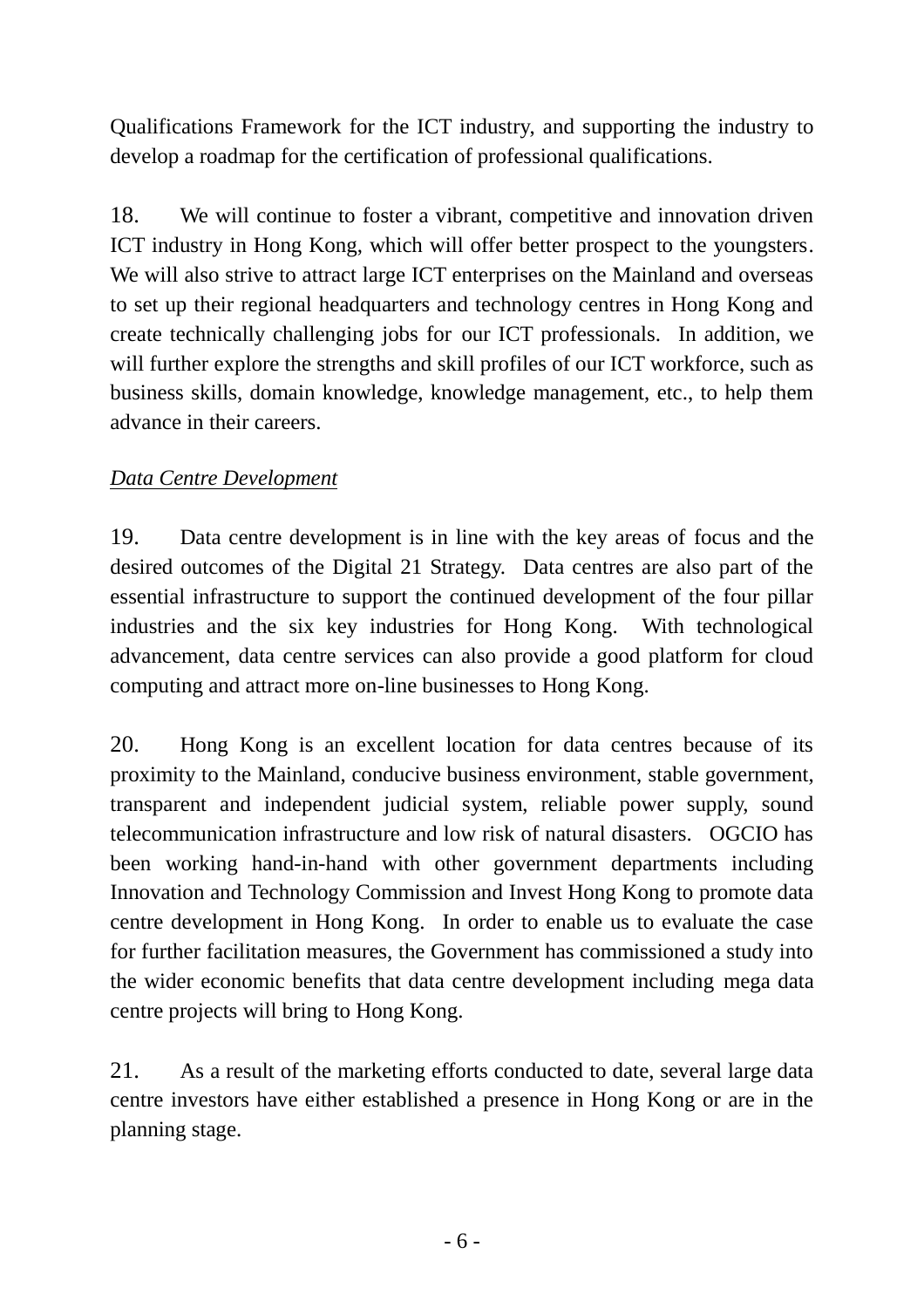## **Digital Economy Facilitation**

### *Promoting the Adoption of ICT by SMEs*

22. The adoption of ICT by SMEs can greatly enhance their operational efficiency, competitiveness and business development. To better understand the extent of ICT adoption by SMEs, the barriers and motivators, the Government commissioned a "Study on ICT Adoption in Hong Kong SMEs". The Study, completed in October 2009, recommended the Government to focus on promoting ICT adoption in wholesale/retail, business services as well as the import/export trade sectors, as they either contribute significantly to the Hong Kong economy, or show significant correlation of value creation with ICT usage. It also recommended that government assistance should focus on subsidising training in the use of ICT.

23. In this respect, the Government has been supporting the promotion of ICT adoption in various business and professional sectors, including trade, logistics, supply chain, accountants and social service. We have also launched the IT Training Programme for SMEs, aiming to train over 4 000 practitioners from SMEs before the end of 2010. We will continue to provide appropriate support to the industry to promote ICT adoption by SMEs, especially in areas recommended by the Study.

### *Promoting Information Security Awareness in the Businesses and Community*

24. The Government is committed to making Hong Kong a leading ebusiness community in the globally connected world. In this respect, information security is an important pillar to support the rapid development of our e-business environment. To nurture a secure and reliable e-community, we have focused on public education with the aim to raise awareness and promote online ethics. OGCIO has undertaken a wide range of initiatives in collaboration with related bodies such as the Hong Kong Computer Emergency Response Team Coordination Centre and the Hong Kong Police Force to enhance the awareness and knowledge of businesses and the general public to protect their computing assets, such as organising the "Hong Kong Clean PC Day", publication of Information Security Guide for local SMEs, and provision of security alerts and practical advice on risk assessment.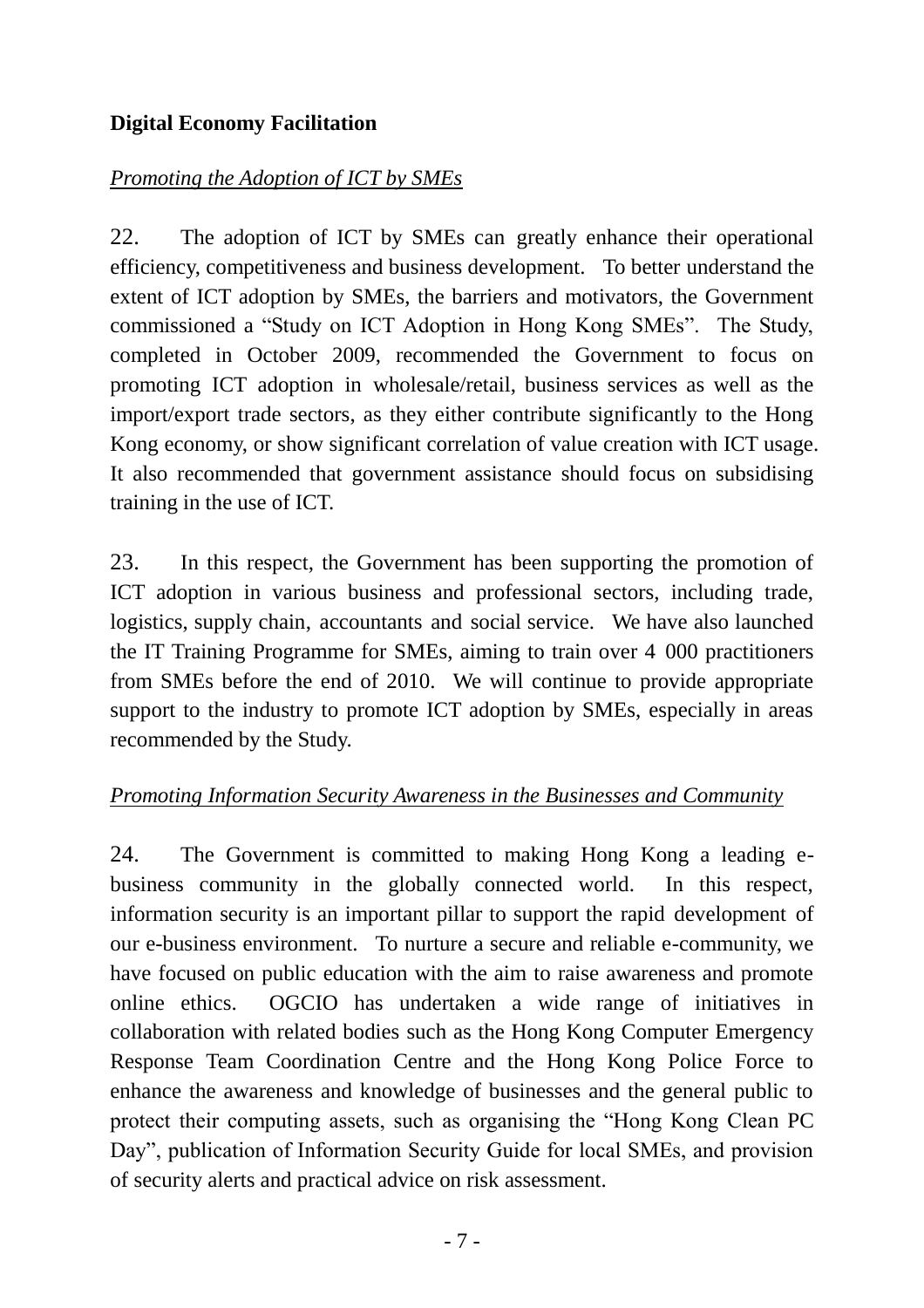# *Administration of Internet Domain Names and Internet Governance*

25. The Government has been working closely with the Hong Kong Internet Registration Corporation Limited (HKIRC) to improve the institutional arrangements for the administration of ".hk" domain names to facilitate the development of digital economy and maximise benefits to the Hong Kong community. The Government and HKIRC signed a new Memorandum of Understanding (MOU) in March 2010 to reflect the new institutional arrangements. The new MOU requires HKIRC to conduct its activities in an open and transparent manner and in the public interest.

26. To enable the Chinese-speaking people to access websites of Hong Kong-related organisations using an Internet address that is written wholly in their mother language, the Government supported HKIRC to apply to the Internet Corporation for Assigned Names and Numbers for the introduction of ". 香港" (the Chinese equivalent of ".hk") domain names in Hong Kong. With the recent approval of the application in late June, HKIRC plans to launch the registration service for ".香港" domain names within this year, which we consider will strengthen Hong Kong's position as a leading digital city.

27. The Government regards the Internet as an important tool for the community in a wide variety of economic, social and personal purposes. As the Internet belongs to everyone, people should have the opportunity to discuss matters and increase their participation in the development and governance of the Internet. In this regard, the Government continues to support initiatives of the industry that promote the awareness of and participation in Internet governance issues, such as digital inclusion, e-engagement, information security, cybercrime, intellectual property protection, and management of critical Internet infrastructure.

28. As regards the critical Internet infrastructure, the unallocated Internet Protocol version 4 (IPv4) addresses are expected to be exhausted in about two years. Although we do not see the IPv4 address exhaustion issue will have direct impact on Hong Kong in the short term since the local Internet market is already well developed and no sudden large demand for additional IP addresses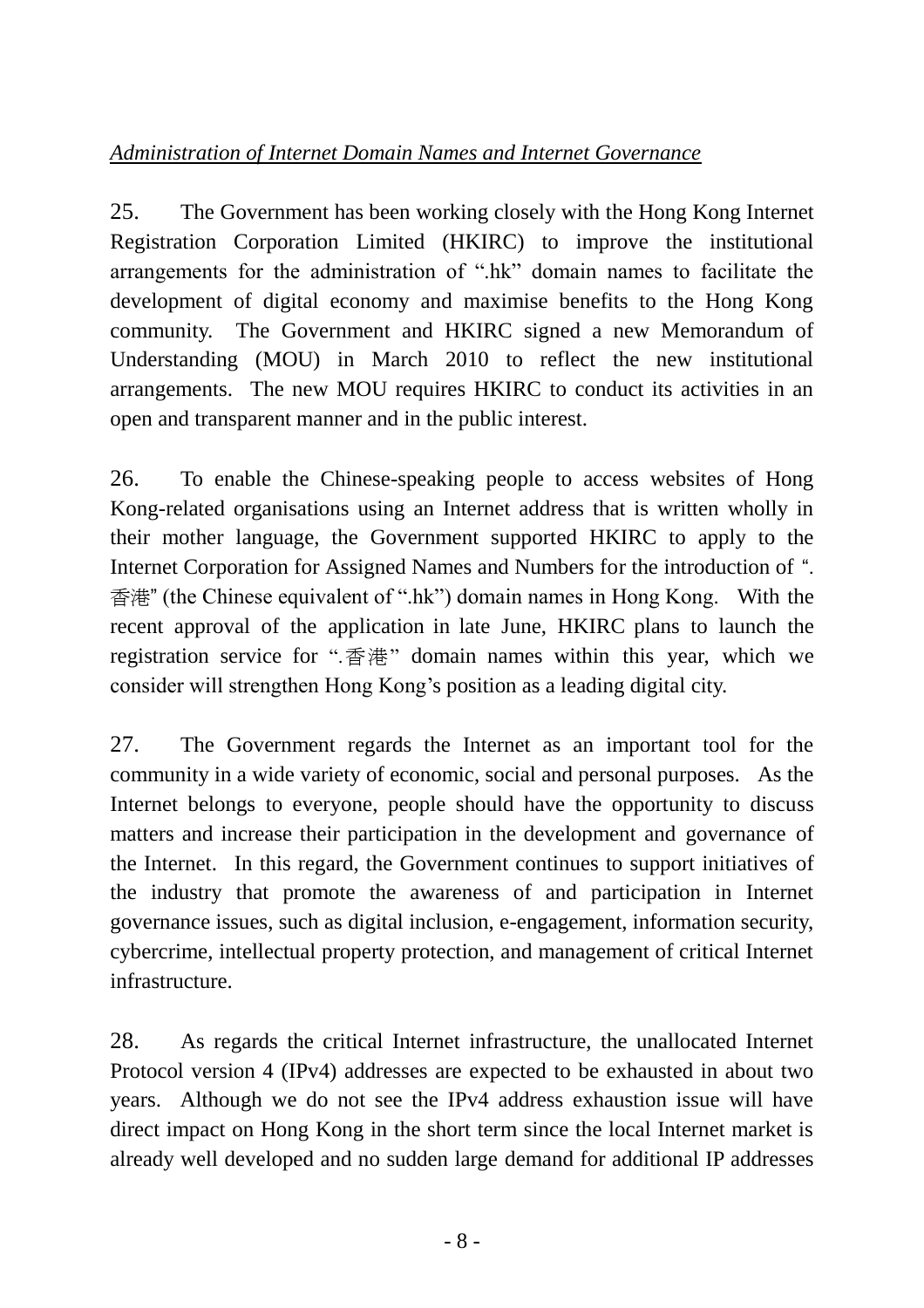in the near future is foreseen, we support the initiatives of the industry that promote the awareness of the Internet Protocol version 6 (IPv6). This helps ensure that the market and users will be IPv6 ready for communicating with IPv6 networks, in particular those on the Mainland in the future because of the geographical proximity and close economic relations.

### **ICT for Green Economy / Community**

29. The Government believes that, in the information age, ICT plays a key role in saving energy and protecting the environment in Hong Kong. The D21SAC has endorsed that "ICT for green" be included in the relevant statement of desired outcomes<sup>2</sup> of the Digital 21 Strategy as follows: "*There is widespread use of advanced information and communications technology (ICT) to achieve 'green' objectives."*

30. Based on research by the Climate Group<sup>3</sup> and analysis of its applicability to Hong Kong, the D21SAC has identified three areas of environmental policy where ICT could be an important enabler. These are -

- (a) using ICT to reduce the environmental impact of construction and use of buildings;
- (b) using ICT to reduce the environmental impact of the transport and logistics sectors; and
- (c) reducing the "carbon footprint" (or the extent to which human activities produce greenhouse gases) from the use of ICT, and using ICT to reduce consumption of transportation services, paper and other materials by enterprises across the economy.

31. In promoting the innovation and the use of ICT to enable the green economy and community, we will focus on the following aspects: (a) promoting public awareness; (b) publishing guidelines and best practices; and (c) providing support to the businesses and community. We are liaising with the relevant government bureaux and departments on how best to take the matter forward.

 $\overline{a}$ <sup>2</sup> http://www.info.gov.hk/digital21/eng/press/articles\_201007021800.htm

<sup>&</sup>lt;sup>3</sup> The Climate Group is an international, non-profit organisation aiming to help set the world economy on the path to a low-carbon future.